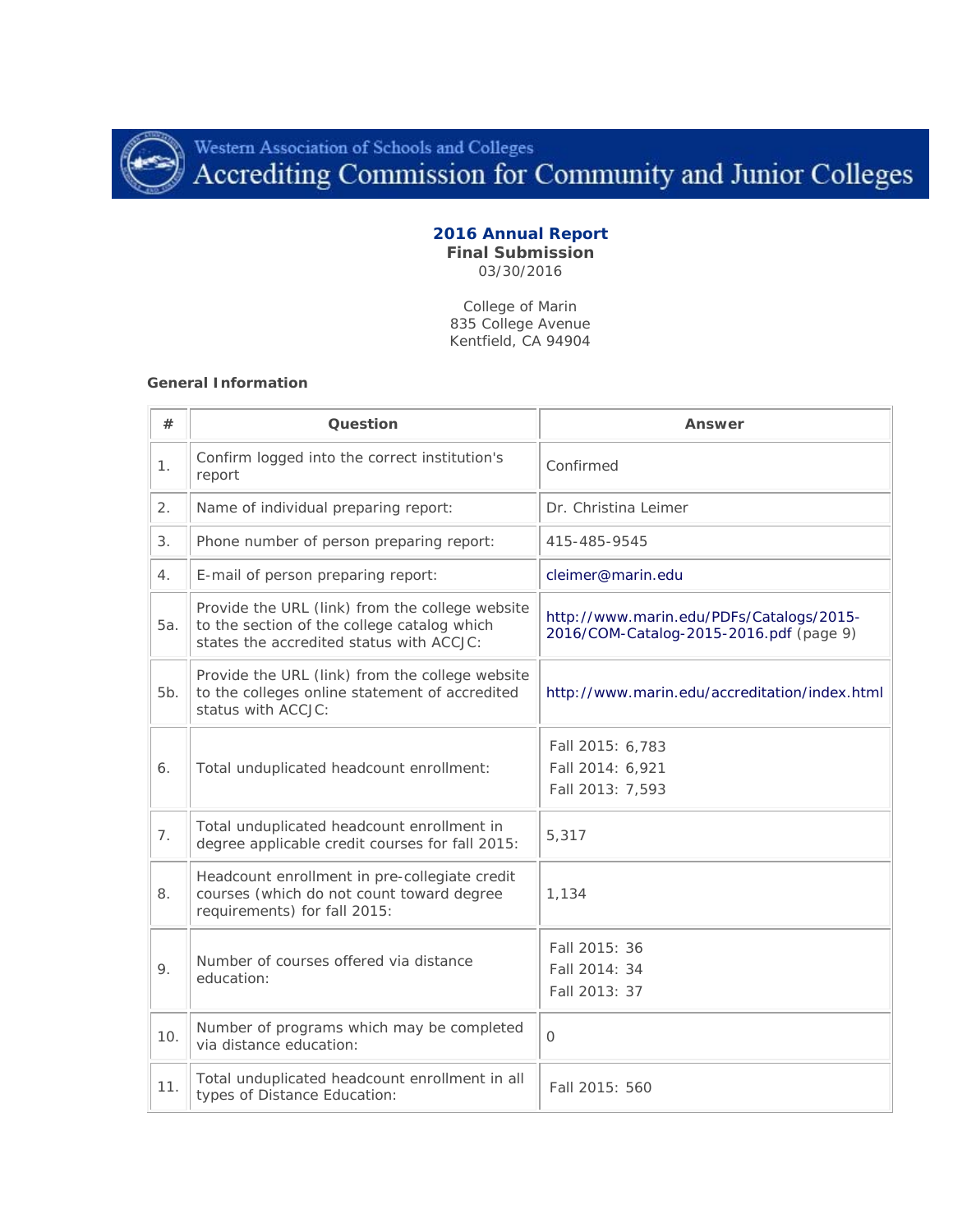|     |                                                                                                                                      | Fall 2014: 600<br>Fall 2013: 648                   |
|-----|--------------------------------------------------------------------------------------------------------------------------------------|----------------------------------------------------|
| 12. | Total unduplicated headcount enrollment in all<br>types of Correspondence Education:                                                 | Fall 2015: n/a<br>Fall 2014: n/a<br>Fall 2013; n/a |
| 13. | Were all correspondence courses for which<br>students enrolled in fall 2015 part of a<br>program which leads to an associate degree? | n/a                                                |

### **Student Achievement Data**

| #                                                                                                                                                                                                                                                                                                                                                                                                                                                                                                                                                                                            | <b>Question</b>                                                                                                                                                                    |                                                                                                                                                                    | Answer |     |
|----------------------------------------------------------------------------------------------------------------------------------------------------------------------------------------------------------------------------------------------------------------------------------------------------------------------------------------------------------------------------------------------------------------------------------------------------------------------------------------------------------------------------------------------------------------------------------------------|------------------------------------------------------------------------------------------------------------------------------------------------------------------------------------|--------------------------------------------------------------------------------------------------------------------------------------------------------------------|--------|-----|
| 14a.                                                                                                                                                                                                                                                                                                                                                                                                                                                                                                                                                                                         | What is your Institution-set standard for successful student<br>70%<br>course completion?                                                                                          |                                                                                                                                                                    |        |     |
| 14b.                                                                                                                                                                                                                                                                                                                                                                                                                                                                                                                                                                                         |                                                                                                                                                                                    | Successful student course completion rate for the fall 2015<br>semester:                                                                                           | 73%    |     |
| Institution Set Standards for program completion: While institutions may determine the<br>measures for which they will set standards, most institutions will utilize this measure as it is<br>core to their mission. For purposes of definition, certificates include those certificate programs<br>which qualify for financial aid, principally those which lead to gainful employment. Completion<br>of degrees and certificates is to be presented in terms of total numbers. Each student who<br>receives one or more certificates or degrees in the specified year may be counted once. |                                                                                                                                                                                    |                                                                                                                                                                    |        |     |
| 15.                                                                                                                                                                                                                                                                                                                                                                                                                                                                                                                                                                                          | If you have an institution-set standard for student completion of degrees<br>a.<br>and certificates combined, per year, what is it?                                                |                                                                                                                                                                    | 230    |     |
|                                                                                                                                                                                                                                                                                                                                                                                                                                                                                                                                                                                              | b.                                                                                                                                                                                 | If you have separate institution-set standards for degrees, what is your<br>institution-set standard for the number of student completion of degrees,<br>per year? |        | 190 |
|                                                                                                                                                                                                                                                                                                                                                                                                                                                                                                                                                                                              | If you have separate institution-set standards for certificates, what is your<br>institution-set standard for the number of student completion of certificates,<br>C.<br>per year? |                                                                                                                                                                    | 40     |     |
| 16a.                                                                                                                                                                                                                                                                                                                                                                                                                                                                                                                                                                                         | Number of students (unduplicated) who received a<br>certificate or degree in the 2014-2015 academic year:                                                                          |                                                                                                                                                                    | 318    |     |
| 16b.                                                                                                                                                                                                                                                                                                                                                                                                                                                                                                                                                                                         | Number of students who received a degree in the 2014-<br>2015 academic year:                                                                                                       |                                                                                                                                                                    | 255    |     |
| 16с.                                                                                                                                                                                                                                                                                                                                                                                                                                                                                                                                                                                         | Number of students who received a certificate in the 2014-<br>63<br>2015 academic year:                                                                                            |                                                                                                                                                                    |        |     |
| 17a.                                                                                                                                                                                                                                                                                                                                                                                                                                                                                                                                                                                         | If your college has an institution-set standard for the<br>number of students who transfer each year to 4-year<br>180<br>colleges/universities, what is it?                        |                                                                                                                                                                    |        |     |
| 17b.                                                                                                                                                                                                                                                                                                                                                                                                                                                                                                                                                                                         | Number of students who transferred to 4-year<br>colleges/universities in 2014-2015:                                                                                                |                                                                                                                                                                    | 317    |     |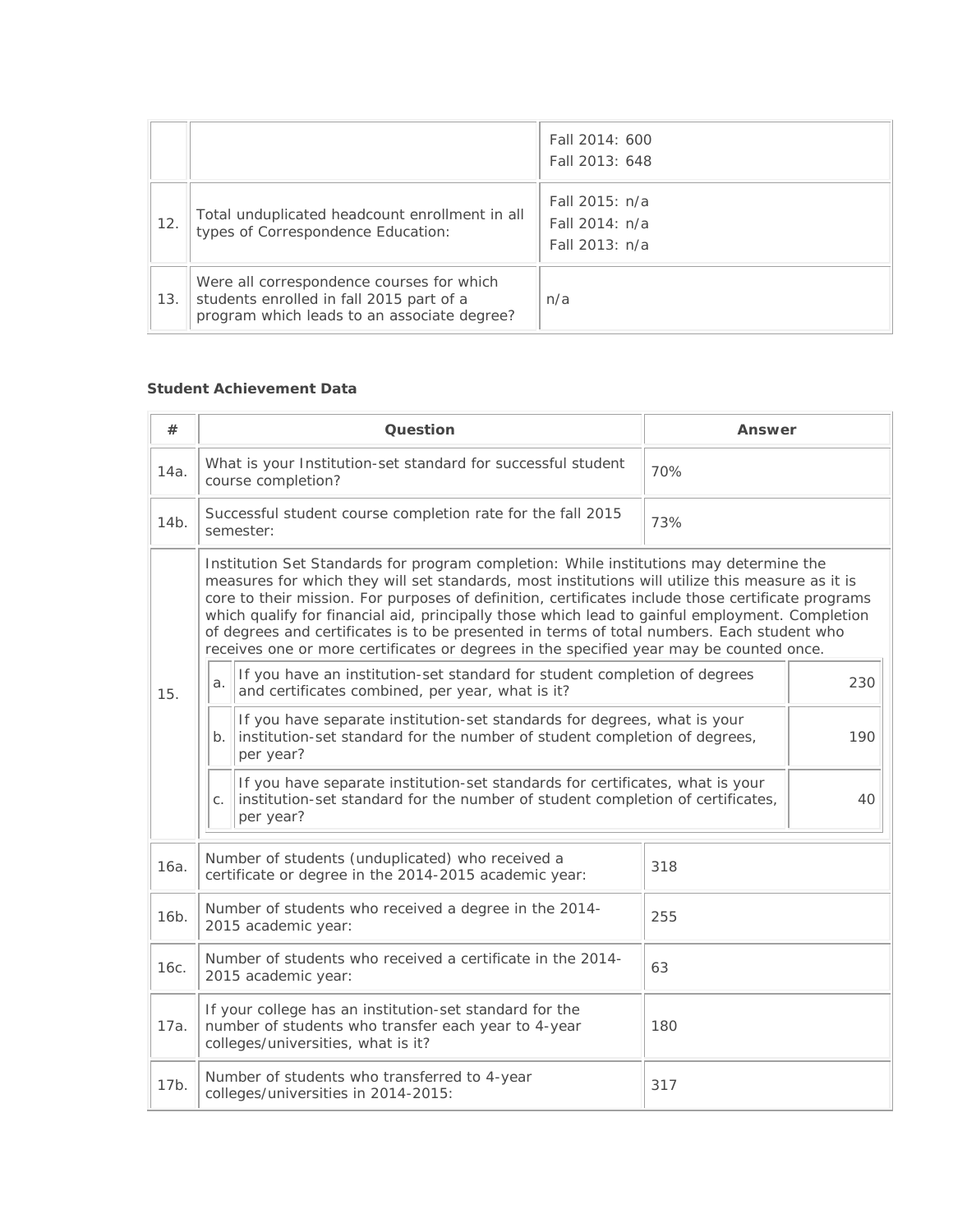| 18a. | Does the college have any certificate programs which are<br>not career-technical education (CTE) certificates?                                                                                                                                                                    |                                          | Yes                             |    |                                                 |                                 |         |
|------|-----------------------------------------------------------------------------------------------------------------------------------------------------------------------------------------------------------------------------------------------------------------------------------|------------------------------------------|---------------------------------|----|-------------------------------------------------|---------------------------------|---------|
| 18b. | If yes, please identify them:                                                                                                                                                                                                                                                     |                                          |                                 |    | Natural History                                 |                                 |         |
| 19a. | Number of career-technical education (CTE) certificates and<br>degrees:                                                                                                                                                                                                           |                                          | 30                              |    |                                                 |                                 |         |
| 19b. | Number of CTE certificates and degrees which have<br>identified technical and professional competencies that meet<br>employment standards and other standards, including those<br>for licensure and certification:                                                                |                                          |                                 | 30 |                                                 |                                 |         |
| 19с. | Number of CTE certificates and degrees for which the<br>institution has set a standard for licensure passage rates:                                                                                                                                                               |                                          |                                 | 5  |                                                 |                                 |         |
| 19d. | Number of CTE certificates and degrees for which the<br>institution has set a standard for graduate employment<br>rates:                                                                                                                                                          |                                          |                                 | 3  |                                                 |                                 |         |
|      | 2013-2014 examination pass rates in programs for which students must pass a licensure<br>examination in order to work in their field of study:                                                                                                                                    |                                          |                                 |    |                                                 |                                 |         |
|      | Program                                                                                                                                                                                                                                                                           | <b>CIP Code</b><br>4 digits<br>( ## .##) | <b>Examination</b>              |    | <b>Institution</b><br>set<br>standard<br>$(\%)$ | <b>Pass Rate</b><br>$(\%)$      |         |
|      | 2014 EMT                                                                                                                                                                                                                                                                          | 51.09                                    | national                        |    | 80 %                                            |                                 | 91 %    |
| 20.  | 2015 RN                                                                                                                                                                                                                                                                           | 51.38                                    | national                        |    | 81.78 %                                         |                                 | 97.37 % |
|      | 2015 Registered Dental Assisting Law<br>and Ethics                                                                                                                                                                                                                                | 51.06                                    | state                           |    | 80 %                                            |                                 | 100 %   |
|      | 2015 Registered Dental Assisting<br>Written                                                                                                                                                                                                                                       | 51.06                                    | state                           |    | 85 %                                            |                                 | 100 %   |
|      | 2015 Registered Dental Assisting<br>Practical                                                                                                                                                                                                                                     | 51.06                                    | state                           |    | 70 %                                            |                                 | 62.2 %  |
|      | 2013-2014 job placement rates for students completing certificate programs and CTE (career-<br>technology education) degrees:                                                                                                                                                     |                                          |                                 |    |                                                 |                                 |         |
| 21.  | Program                                                                                                                                                                                                                                                                           |                                          | CIP Code<br>4 digits<br>(#####) |    | <b>Institution</b><br>set standard<br>$(\%)$    | Job<br>Placement<br>Rate $(\%)$ |         |
|      | RN Spring 2015 Graduates                                                                                                                                                                                                                                                          |                                          | 51.38                           |    | 45 %                                            |                                 | 88 %    |
|      | Registered Dental Assisting                                                                                                                                                                                                                                                       |                                          | 51.06                           |    | 70 %                                            |                                 | 100 %   |
|      | Medical Assisting                                                                                                                                                                                                                                                                 | 51.08                                    | 45 %                            |    | 50 %                                            |                                 |         |
|      | Please list any other institution set standards at your college:                                                                                                                                                                                                                  |                                          |                                 |    |                                                 |                                 |         |
| 22.  | Criteria Measured (i.e.<br>persistence, starting<br>salary, etc.)                                                                                                                                                                                                                 | <b>Definition</b>                        |                                 |    |                                                 | Institution<br>set standard     |         |
| 23.  | Effective practice to share with the field: Describe examples of effective and/or innovative<br>practices at your college for setting institution-set standards, evaluating college or<br>programmatic performance related to student achievement, and changes that have happened |                                          |                                 |    |                                                 |                                 |         |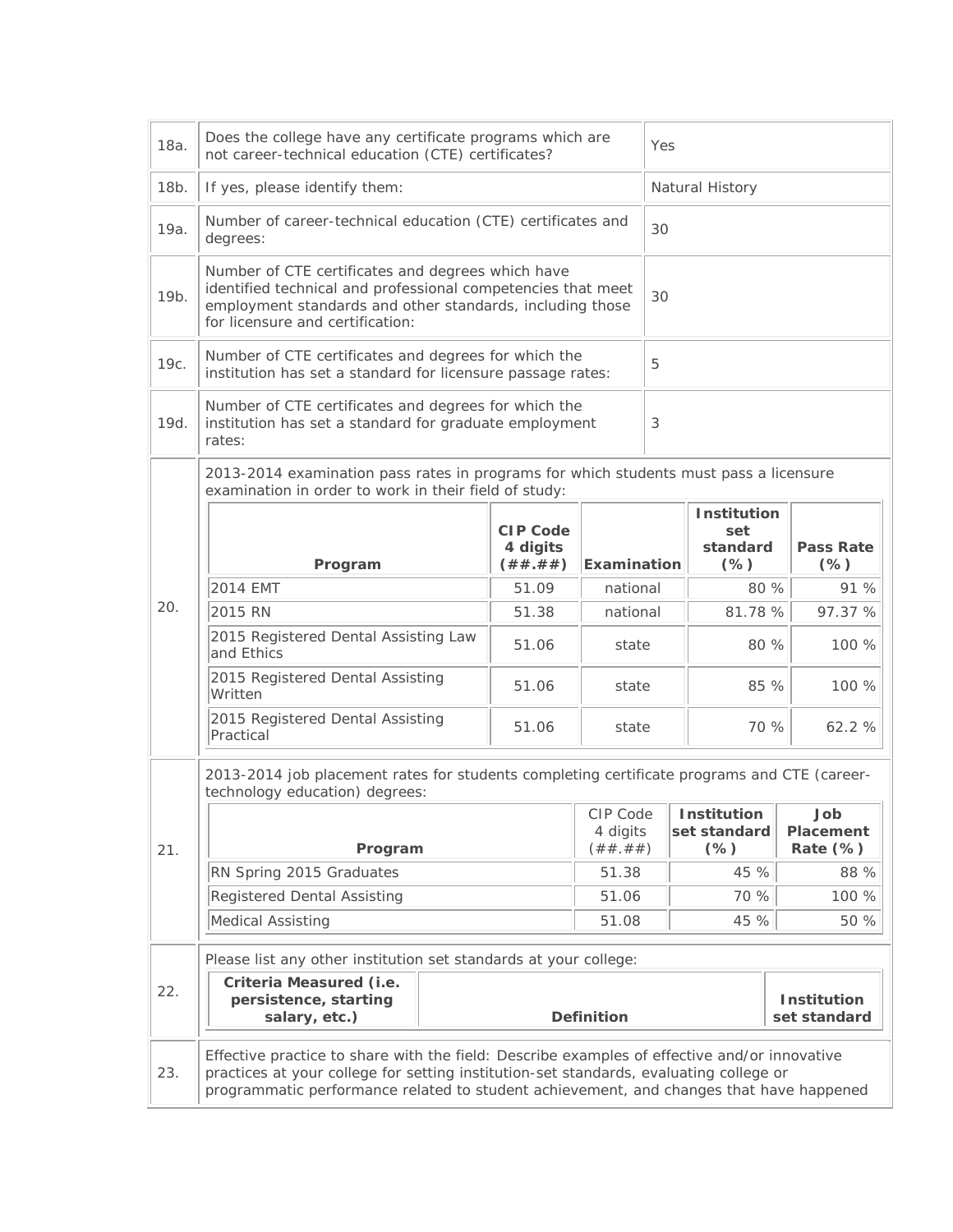in response to analyzing college or program performance (1,250 character limit, approximately 250 words).

Because course success is so crucial to students' completing a degree, certificate or transferring to a four-year institution, we have conducted numerous studies related to the institutional-set standard for course success. Deans and faculty have discussed these analyses and a faculty group (FLIT) has extended the research, discussion and recommendations. As a result, a hybrid English 120 course was revised and some Math courses slated for elimination were retained until further review. Statway is being implemented to offer an alternative math option to non-STEM majors. The Basic Skills Master Plan is being revised, focusing on ways to move students through the sequences faster and with more of them moving into college-level English and math. Increasing the percentage of students who move from pre-college into college-level courses and eliminating inequities in course success are objectives in our strategic and equity plans.

### **Student Learning Outcomes and Assessment**

Note: Colleges were expected to achieve the proficiency level of Student Learning Outcomes assessment by fall 2012. At this time, colleges are expected to be in full compliance with the Accreditation Standards related to student learning outcomes and assessment. All courses, programs, and student and learning support activities of the college are expected to have student learning outcomes defined, so that ongoing assessment and other requirements of Accreditation Standards are met across the institution. In preparation for the 2016 reporting, please refer to the revised Accreditation Standards adopted June 2014.

| #   |         | Question                                                                                                                       | Answer                                      |      |
|-----|---------|--------------------------------------------------------------------------------------------------------------------------------|---------------------------------------------|------|
|     |         | Courses                                                                                                                        |                                             |      |
| 24. | a.      | Total number of college courses:                                                                                               |                                             | 1409 |
|     | $b$ .   | Number of college courses with ongoing assessment of learning outcomes                                                         |                                             | 1409 |
|     |         |                                                                                                                                | Auto-calculated field: percentage of total: | 100  |
|     |         | Courses                                                                                                                        |                                             |      |
| 25. | a.      | Total number of college programs (all certificates and degrees, and other<br>programs as defined by college):                  |                                             | 86   |
|     | b.      | Number of college programs with ongoing assessment of learning outcomes                                                        |                                             | 86   |
|     |         |                                                                                                                                | Auto-calculated field: percentage of total: | 100  |
|     | Courses |                                                                                                                                |                                             |      |
| 26. | a.      | Total number of student and learning support activities (as college has<br>identified or grouped them for SLO implementation): |                                             | 16   |
|     | $b$ .   | Number of student and learning support activities with ongoing assessment<br>of learning outcomes:                             |                                             | 16   |
|     |         |                                                                                                                                | Auto-calculated field: percentage of total: | 100  |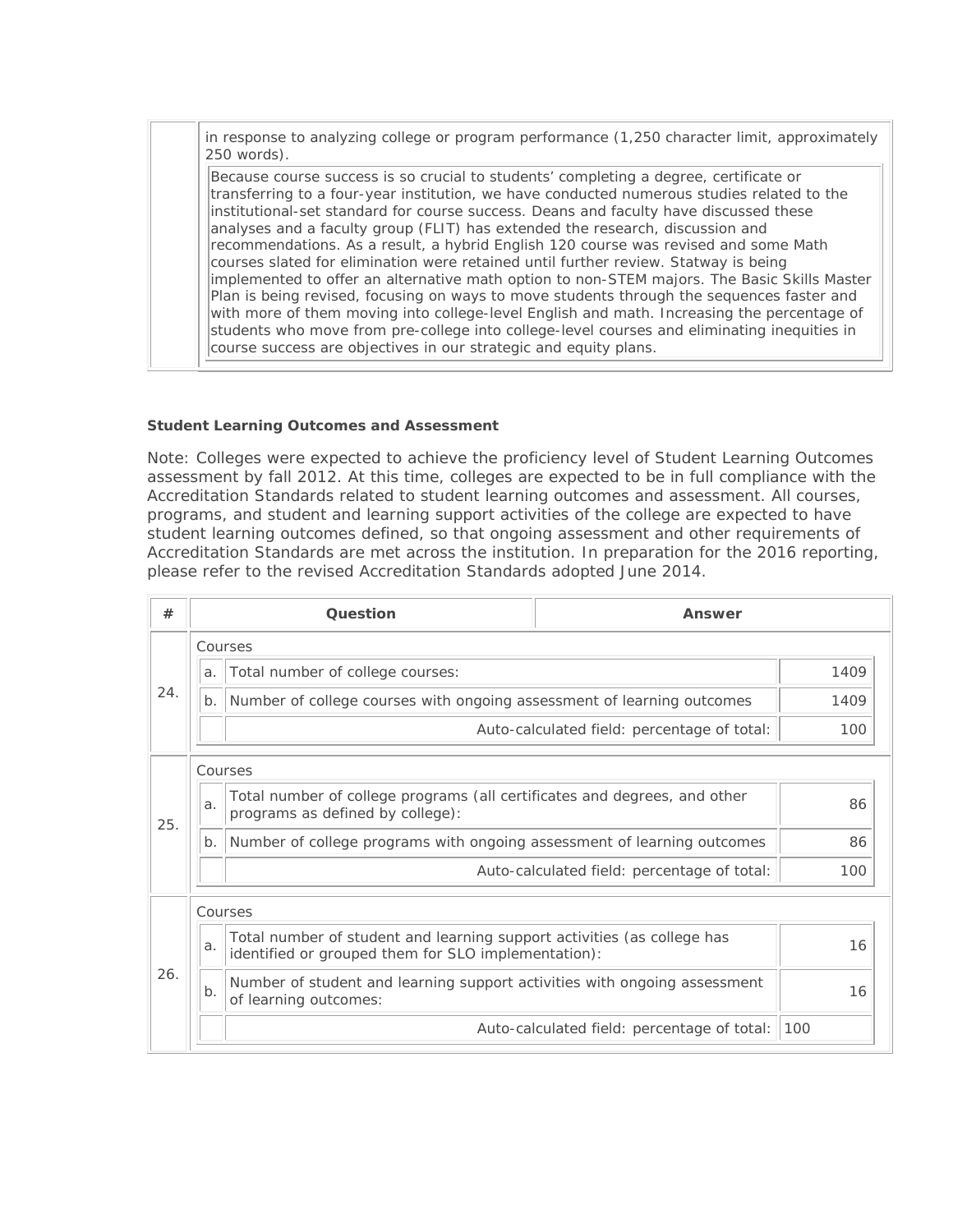| 27.                                                                                                                                                                                                                                                                                                                                                                                                                                                                                                                                                                                                                                                                                                                                                                                                                                                                                                                                                                                                                                                                                                                                                                                                                                                                                                                                                                                                                                                                                                                                                                                                                                                                                                                                                                                                                                         | URL(s) from the college website where<br>prospective students can find SLO assessment<br>results for instructional programs:                                                                                                                            | http://www.marin.edu/SLO/faculty/results.html |  |
|---------------------------------------------------------------------------------------------------------------------------------------------------------------------------------------------------------------------------------------------------------------------------------------------------------------------------------------------------------------------------------------------------------------------------------------------------------------------------------------------------------------------------------------------------------------------------------------------------------------------------------------------------------------------------------------------------------------------------------------------------------------------------------------------------------------------------------------------------------------------------------------------------------------------------------------------------------------------------------------------------------------------------------------------------------------------------------------------------------------------------------------------------------------------------------------------------------------------------------------------------------------------------------------------------------------------------------------------------------------------------------------------------------------------------------------------------------------------------------------------------------------------------------------------------------------------------------------------------------------------------------------------------------------------------------------------------------------------------------------------------------------------------------------------------------------------------------------------|---------------------------------------------------------------------------------------------------------------------------------------------------------------------------------------------------------------------------------------------------------|-----------------------------------------------|--|
| 28.                                                                                                                                                                                                                                                                                                                                                                                                                                                                                                                                                                                                                                                                                                                                                                                                                                                                                                                                                                                                                                                                                                                                                                                                                                                                                                                                                                                                                                                                                                                                                                                                                                                                                                                                                                                                                                         | Number of courses identified as part of the<br>general education (GE) program:                                                                                                                                                                          | 482                                           |  |
| 29.                                                                                                                                                                                                                                                                                                                                                                                                                                                                                                                                                                                                                                                                                                                                                                                                                                                                                                                                                                                                                                                                                                                                                                                                                                                                                                                                                                                                                                                                                                                                                                                                                                                                                                                                                                                                                                         | Percent of GE courses with ongoing<br>assessment of GE learning outcomes:                                                                                                                                                                               | 100%                                          |  |
| 30.                                                                                                                                                                                                                                                                                                                                                                                                                                                                                                                                                                                                                                                                                                                                                                                                                                                                                                                                                                                                                                                                                                                                                                                                                                                                                                                                                                                                                                                                                                                                                                                                                                                                                                                                                                                                                                         | Do your institution's GE outcomes include all<br>areas identified in the Accreditation<br>Standards?                                                                                                                                                    | Yes                                           |  |
| 31.                                                                                                                                                                                                                                                                                                                                                                                                                                                                                                                                                                                                                                                                                                                                                                                                                                                                                                                                                                                                                                                                                                                                                                                                                                                                                                                                                                                                                                                                                                                                                                                                                                                                                                                                                                                                                                         | Number of GE courses with Student Learning<br>Outcomes mapped to GE program Student<br>Learning Outcomes:                                                                                                                                               | 482                                           |  |
| 32.                                                                                                                                                                                                                                                                                                                                                                                                                                                                                                                                                                                                                                                                                                                                                                                                                                                                                                                                                                                                                                                                                                                                                                                                                                                                                                                                                                                                                                                                                                                                                                                                                                                                                                                                                                                                                                         | Number of Institutional Student Learning<br>Outcomes defined:                                                                                                                                                                                           | 5                                             |  |
| 33.                                                                                                                                                                                                                                                                                                                                                                                                                                                                                                                                                                                                                                                                                                                                                                                                                                                                                                                                                                                                                                                                                                                                                                                                                                                                                                                                                                                                                                                                                                                                                                                                                                                                                                                                                                                                                                         | Percentage of college instructional programs<br>and student and learning support activities<br>which have Institutional Student Learning<br>Outcomes mapped to those programs<br>(courses) and activities (student and learning<br>support activities). | 100%                                          |  |
| 34.                                                                                                                                                                                                                                                                                                                                                                                                                                                                                                                                                                                                                                                                                                                                                                                                                                                                                                                                                                                                                                                                                                                                                                                                                                                                                                                                                                                                                                                                                                                                                                                                                                                                                                                                                                                                                                         | Percent of institutional outcomes (ILOs) with<br>ongoing assessment of learning outcomes:                                                                                                                                                               | 100%                                          |  |
| Effective practice to share with the field: Describe effective and/or innovative practices at your<br>college for measuring ILOs, documenting accomplishment of ILOs in non-instructional areas of<br>the college, informing college faculty, staff, students, and the public about ILOs, or other<br>aspects of your ILO practice (1,250 character limit, approximately 250 words).<br>Faculty track student performance on one or more of the college-wide rubrics and report<br>results using an Excel tracking tool. Data, once entered by faculty, are submitted to SLOAC,<br>which aggregates the data and posts results periodically on the college SLO website. Students<br>can link to course information including SLOs on the College's website. They also get<br>information on degrees and certificate requirements and outcomes via a link on the home<br>35.<br>page. Some classes routinely have students self assess achievement of the Student Learning<br>Outcomes for the class at the end of each semester. In light of the Student Success and<br>Support Programs initiative and California Community Colleges System Scorecard, previously<br>established student learning outcomes for College of Marin student services units have been<br>evaluated to assess their alignment with institutional priorities, student services best practices<br>for each area, and contributions to College of Marin's Strategic Plan and System Scorecard.<br>Data analysis of progress around retention, completion, and other scorecard metrics is<br>conducted and this information is used in the formulation of objectives and intended<br>outcomes for orientation, student education plan development, alert and intervention efforts,<br>and other student success-related initiatives in the 2015-2018 Strategic Plan. |                                                                                                                                                                                                                                                         |                                               |  |

**Each of the following narrative responses is limited to 250 words. As you develop your responses, please be mindful of success stories that can be reported in the last question of this section. We look forward to including this information from colleges in our report to the Commission and the field in June.**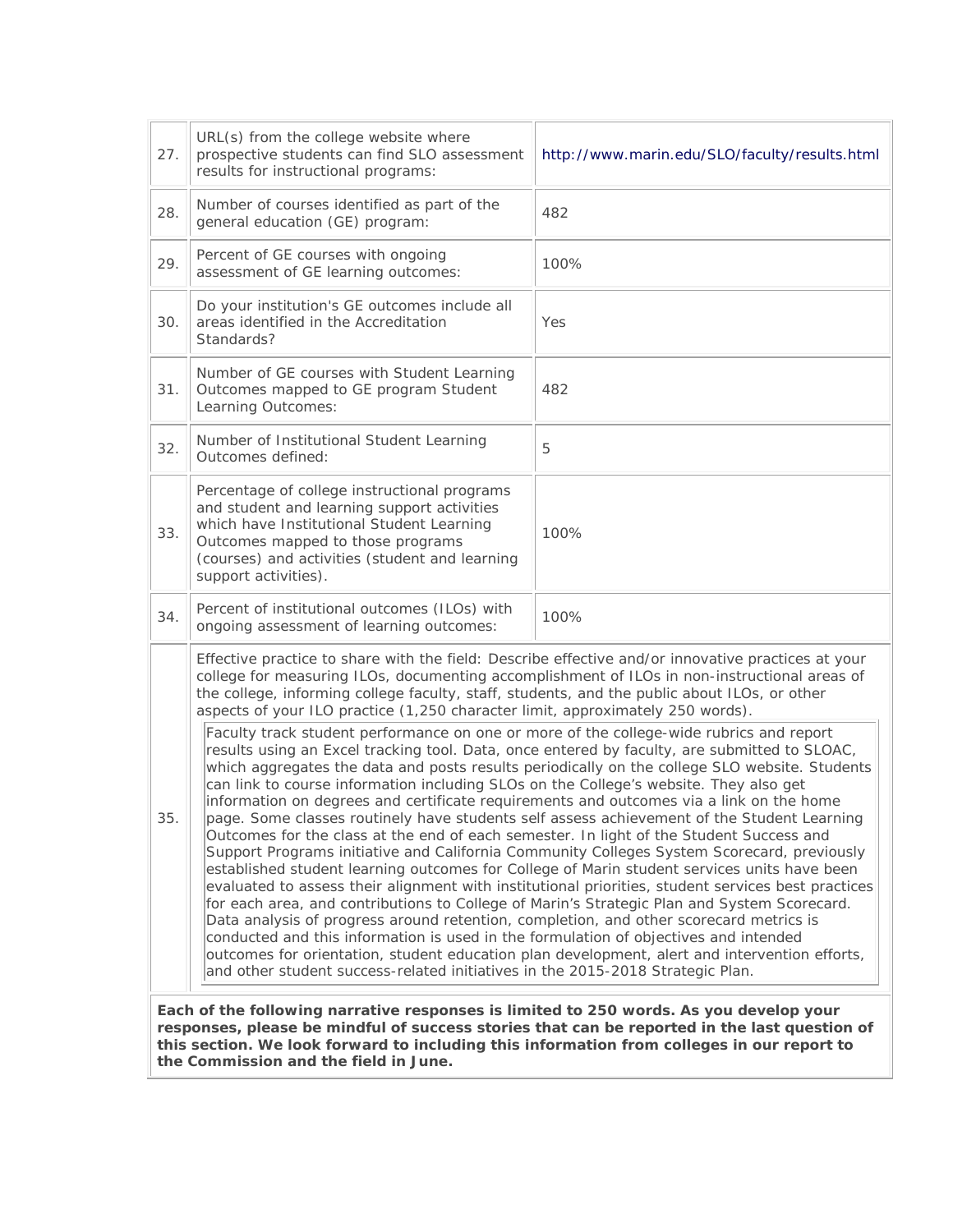| 36. | Please discuss alignment of student learning outcomes at your institution, from institutional and<br>course to program level. Describe your activities beyond crosswalking or charting all outcomes<br>to courses in a program (often called "mapping"), to analysis and implementation of alignment<br>in the planning of curriculum and delivery of instruction. Discuss how the alignment effort has<br>resulted in changes of expected outcomes and/or how students' programs of study have been<br>clarified. Note whether the described practices apply to all instructional programs at the college<br>(1,250 character limit, approximately 250 words).<br>The College continues to create and update pathways worksheets for each of its degrees and<br>certificates so that students can map out and track progress toward achieving their goals. In<br>recent years, all courses for degrees and GE programs addressed alignment in a<br>program/degree matrix that is available on the SLO web page. Each program of study is<br>unique in how it approaches an alignment process. Going forward, the evaluation timeline will<br>be posted on discipline blueprints, which more accurately reflect when specific classes are<br>offered. The English and English Skills department undertook an analysis of outcomes in the<br>English composition sequence norming low-, medium- and high-level examples of essays<br>written at each level. These instructors will now meet with faculty from content areas to assist<br>them in analyzing their assignments with the aim of developing informed advisories or pre/co-<br>requisites for their courses.                                                                                                                                                                                                                                                  |
|-----|-------------------------------------------------------------------------------------------------------------------------------------------------------------------------------------------------------------------------------------------------------------------------------------------------------------------------------------------------------------------------------------------------------------------------------------------------------------------------------------------------------------------------------------------------------------------------------------------------------------------------------------------------------------------------------------------------------------------------------------------------------------------------------------------------------------------------------------------------------------------------------------------------------------------------------------------------------------------------------------------------------------------------------------------------------------------------------------------------------------------------------------------------------------------------------------------------------------------------------------------------------------------------------------------------------------------------------------------------------------------------------------------------------------------------------------------------------------------------------------------------------------------------------------------------------------------------------------------------------------------------------------------------------------------------------------------------------------------------------------------------------------------------------------------------------------------------------------------------------------------------------------------------------------------------|
| 37. | Describe the various communication strategies at your college to share SLO assessment results<br>for usage by internal and external audiences. Explain how communications take into account<br>how the information is expected to influence the behavior or decisions of particular audiences.<br>Discuss how communication of student learning outcomes assessment information and results<br>impacts student behavior and achievement (1,250 character limit, approximately 250 words).<br>Instructors inform students of and use SLOs when designing exam questions, instructional<br>materials, and assessment rubrics for specific assignments. Communication of SLOs and<br>assessment results impacts student behavior by helping students prioritize learning,<br>determine relevance of learning materials and experiences, and interpret grades relative to<br>what is expected in specific assignments. Understanding outcomes in advance makes<br>students more successful on subsequent assignments. Dashboard data for course success and<br>retention rates are available to programs to analyze student access and success and to<br>support allocation requests. Based on analyses of developmental English and math, a Basic<br>Skills Master Plan is being implemented in the coming year. First Year Experiences and other<br>learning communities are offered pairing developmental English and Counseling classes in<br>order to more effectively reach students. An early intervention system has been successful<br>where faculty can request immediate help for students who are struggling academically or<br>otherwise. Service learning components have been added to some Behavioral Sciences<br>classes as this has shown to increase student retention and raise GPA. A Flex workshop was<br>offered in Fall 2016 to encourage other interested faculty to add this to their curriculum. |
| 38. | Explain how dialog and reporting of SLO assessment results takes place at the departmental and<br>institutional levels. Note whether practices involve all programs at the college. Illustrate how<br>dialog and reporting impact program review, institutional planning, resource allocation, and<br>institutional effectiveness (1,250 character limit, approximately 250 words).<br>Specific participatory governance committees and the Curriculum Committee review the<br>Access and Success, Curriculum, SLO and Plans for Improvement sections of the full program<br>reviews which are available online. Informal discussions take place at governance committee<br>and senate meetings, department meetings, and among faculty across disciplines working on<br>specific strategies for improvement. This year division deans have worked more intentionally<br>with their departments and have assisted their chairs in completing the program reviews.<br>Deans have created summary division-level presentations for the Planning and Resource<br>Allocation Committee (PRAC). These presentations include how each discipline fits into the<br>Mission and strategic planning of the College and provide a broad look at its outcomes of<br>success, retention and completion. Institutional student achievement reports were used in the                                                                                                                                                                                                                                                                                                                                                                                                                                                                                                                                                                  |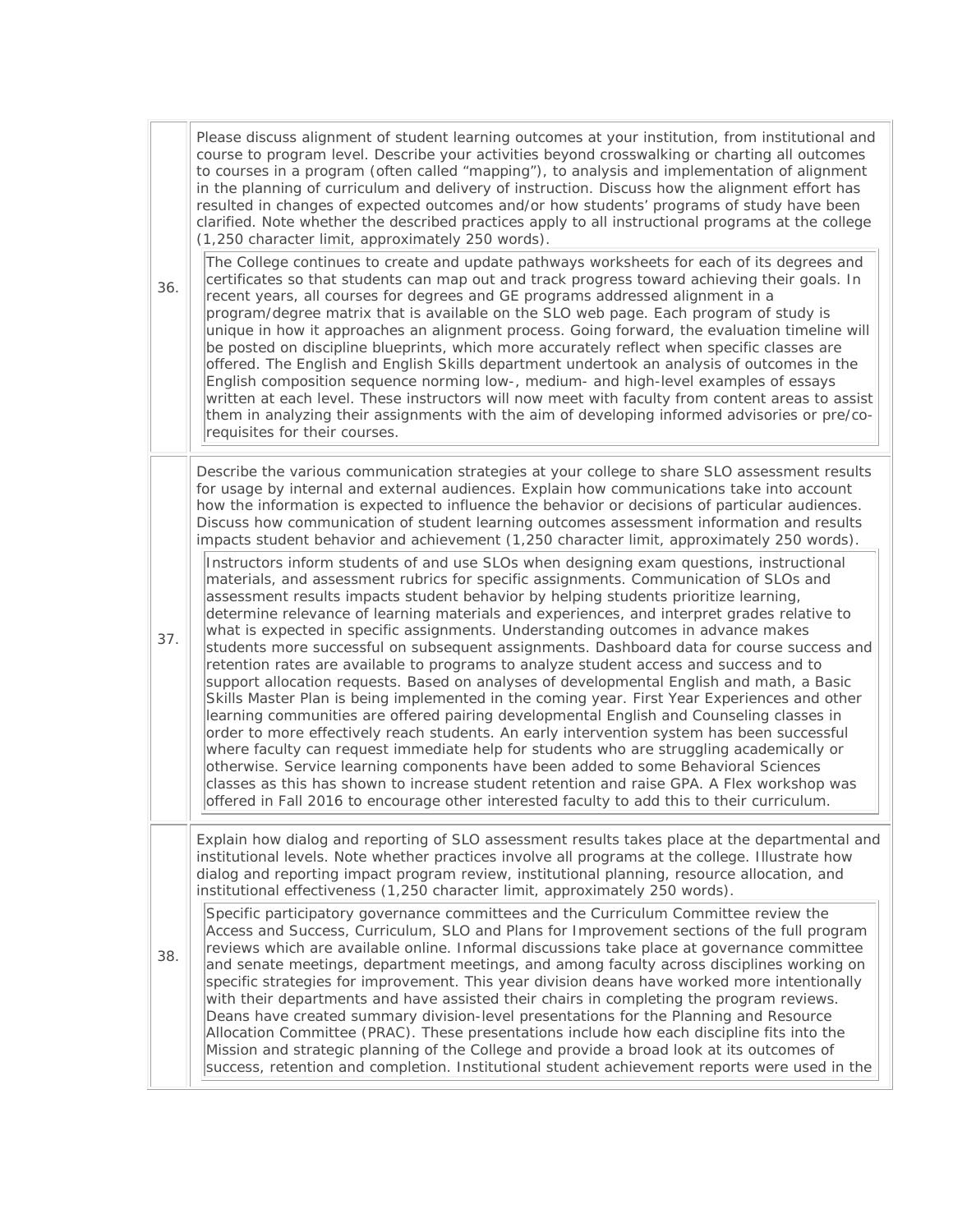|     | development of the current Strategic Plan including objectives concerning enrollment<br>management, distance education, student equity, and a basic skills master plan.                                                                                                                                                                                                                                                                                                                                                                                                                                                                                                                                                                                                                                                                                                                                                                                                                                                                                                                                                                                                                                                              |
|-----|--------------------------------------------------------------------------------------------------------------------------------------------------------------------------------------------------------------------------------------------------------------------------------------------------------------------------------------------------------------------------------------------------------------------------------------------------------------------------------------------------------------------------------------------------------------------------------------------------------------------------------------------------------------------------------------------------------------------------------------------------------------------------------------------------------------------------------------------------------------------------------------------------------------------------------------------------------------------------------------------------------------------------------------------------------------------------------------------------------------------------------------------------------------------------------------------------------------------------------------|
|     | Please share with us two or three success stories about the impacts of SLO practices on student<br>learning, achievement, and institutional effectiveness. Describe the practices which led to the<br>success (1,250 character limit, approximately 250 words).                                                                                                                                                                                                                                                                                                                                                                                                                                                                                                                                                                                                                                                                                                                                                                                                                                                                                                                                                                      |
| 39. | A Sociology/Psychology class titled Marriage, Family and Intimate Relationships focuses on<br>many different issues surrounding families. The topic of Divorce has proved to be a central<br>place where students could identify with, and relate to, the topic based on personal<br>experience. Using the intersectional approach, students were able to discuss their own<br>experiences with divorce and see how everyone's situation is different based on a variety of<br>variables. After the discussion, the instructor asked students to write up their understanding<br>of divorce and intersectionality, and all students scored above 85% - a remarkable outcome.<br>The instructor has shared that she will continue to use student's life experiences as central<br>parts of their assignments on the family as an institution. This intimate knowledge of<br>students' own families along with the theoretical concepts of intersectionality allow them to<br>look at the similarities and differences among their classmates, and it creates opportunities<br>for new dialogues among diverse students. These opportunities reach beyond course level<br>SLO's and speak also to the mission of the College of Marin. |

### **Substantive Change Items**

## **NOTE: These questions are for monitoring purposes only and do not replace the ACCJC substantive change approval process. Please refer to the Substantive Change Manual regarding communication with the Commission.**

| #    | Question                                                                                                                                    | Answer                                                                                                                 |
|------|---------------------------------------------------------------------------------------------------------------------------------------------|------------------------------------------------------------------------------------------------------------------------|
| 40.  | Number of submitted substantive change requests:                                                                                            | 2014-2015: 12<br>$2013 - 2014$ : 0<br>$2012 - 2013$ ; 0                                                                |
| 41a. | Is the institution anticipating a proposal for a<br>substantive change in any of the following change<br>categories? (Check all that apply) | Courses and/or Programs (additions<br>and deletions)                                                                   |
| 41b. | Explain the change(s) for which you will be submitting a<br>substantive change proposal:                                                    | There are anticipated to be 5<br>recently approved degrees which will<br>be submitted for substantive change<br>review |

### **Other Information**

|       | Question                                                                                 | Answer |
|-------|------------------------------------------------------------------------------------------|--------|
| `42a. | Identify site additions and deletions since the<br>submission of the 2015 Annual Report: | n/a    |